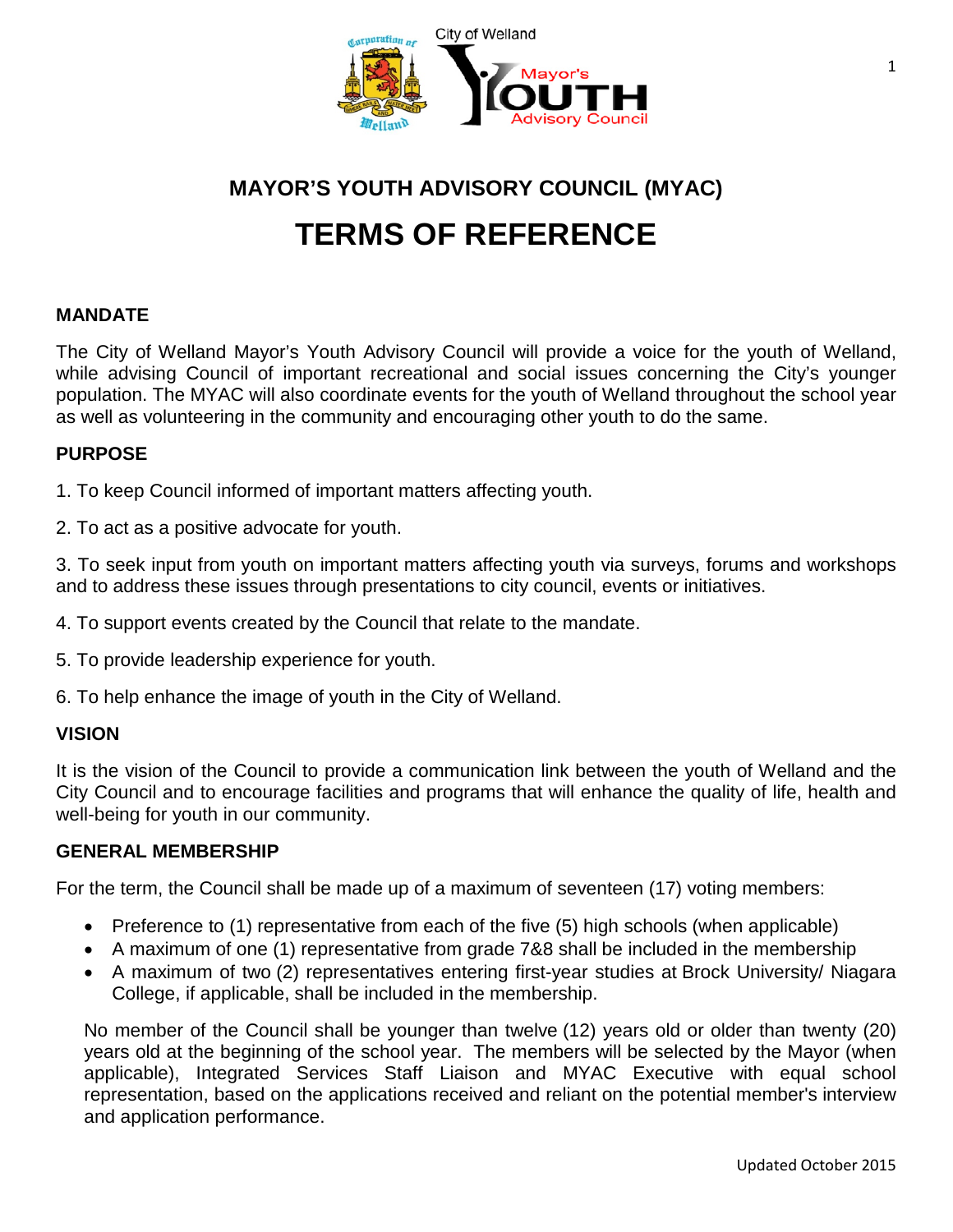## **APPOINTMENT TO THE MAYOR'S YOUTH ADVISORY COUNCIL**

Members will be chosen on a yearly basis. A member's acceptance is based upon their formal application, creative response, interview and performance last year, if applicable, all at discretion of the MYAC executive, Staff Liaison, and current Mayor of Welland. The Council can request new members be appointed at any time to replace those who resign or whose membership has been terminated.

Executive members are voted into power and are not required to fill out a formal application form. The outgoing Council will vote in the next year's executive membership at the last regular meeting of the year. Any member of the present Council may run for executive membership for the following year. A brief verbal presentation must be given by any nominated individuals. Majority will decide who is voted in. If a vacancy exists after the elections are held, another nomination period will be held at the September meeting and a subsequent election will be held in October.

## **EXECUTIVE MEMBERSHIP**

The executive membership will include four (4) positions: Chair, Vice-Chair, Secretary and Promotions/Publicity Coordinator.

## **Responsibility of All Executive Members:**

1. To create and plan presentations to City Council with the assistance of the Staff Liaison.

2. To represent the Welland MYAC at the Niagara Youth Advisory Council meetings as they occur, or at any public venue.

3. To keep all executive members well informed; mainly yet not exclusively through the CC'ing of any email that may pertain to them or would be helpful to be informed about.

# **RESPONSIBILITY AND AUTHORITY OF THE COUNCIL CHAIR**

1. To Chair all meetings of the Mayor's Youth Advisory Council.

2. To prepare all agendas for the Council meetings with the assistance of the Staff Liaison.

3. To oversee the overall success of the council by motivating members to complete tasks they are capable of completing, and to track individual member's contributions; including tracking attendance and strikes.

4. To network and play an active role in committees, councils and initiatives within the City of Welland, especially if they pertain to youth.

5. To represent the Mayor's Youth Advisory Council at any social function or other meeting where the Mayor's Youth Advisory Council's attendance is required.

6. To call additional meetings in consultation with the Staff Liaison when deemed necessary.

7. To gain an accurate knowledge of the City of Welland and the Mayor's Youth Advisory Council, the Chair is required to review the previous year's chairs report.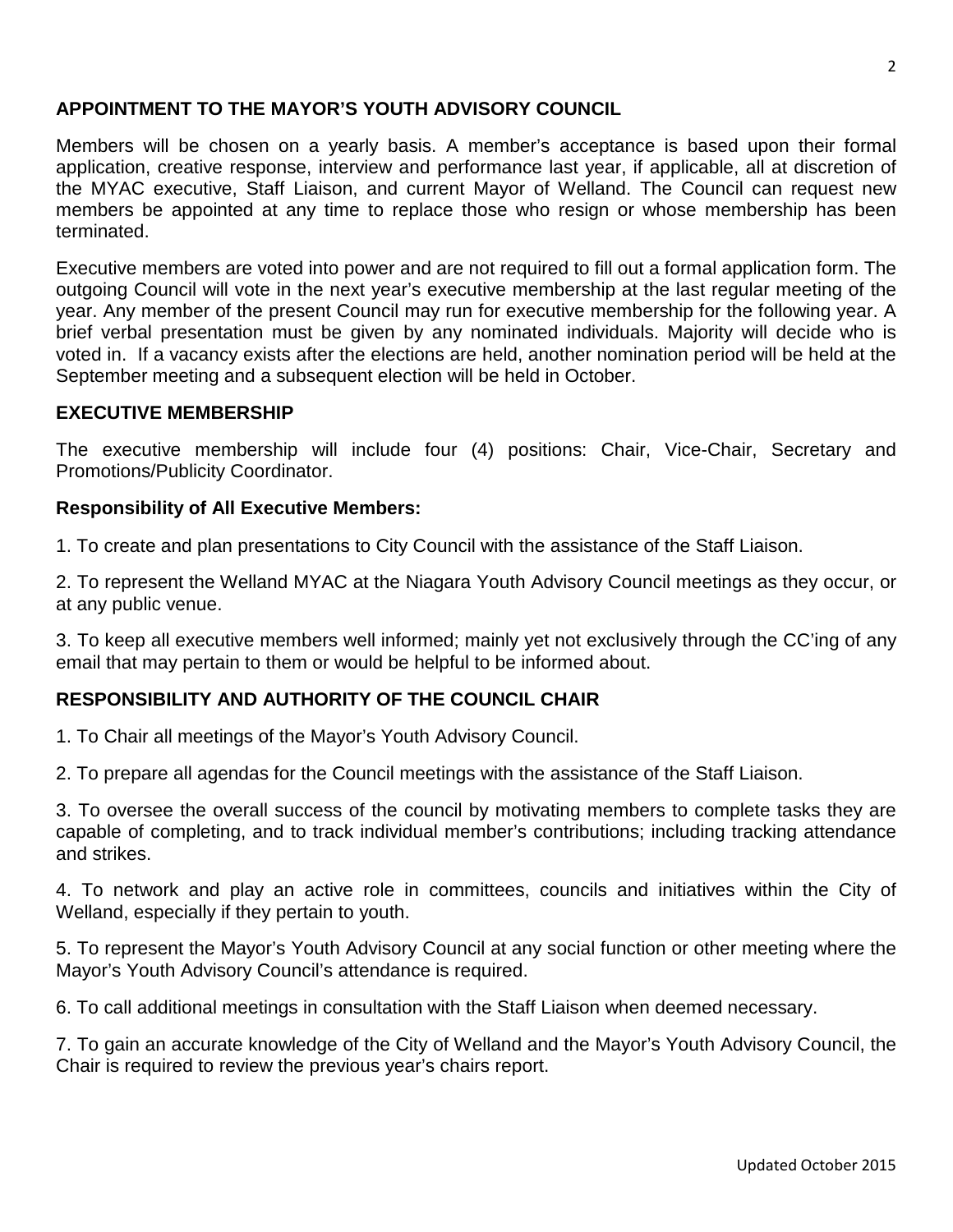# **RESPONSIBILITY OF THE COUNCIL VICE-CHAIR**

1. Assume all responsibilities for the Council Chair in his/her absence.

2. Oversee all work of the Council and foster a positive line of communication with Council members.

3. Supervise attendance of Council members at their respective meetings in consultation with the Council Chair and the Staff Liaison.

## **RESPONSIBILITY OF THE COUNCIL SECRETARY**

1. Take minutes for all council meetings and email to Staff Liaison within seven (7) days of the initial meeting.

2. To ensure that Council meeting summaries are clear and concise. All motions must be recorded.

3. Responsible for the official correspondence of the Council under the supervision and direction of the Staff Liaison.

## **RESPONSIBILITY OF THE COUNCIL PROMOTIONS AND PUBLICITY COORDINATOR**

1. Keeping the council's social media page updated.

2. The creation of events on social media sites for all public events run by or created by the MYAC.

3. The creation of or supervised creation of all MYAC promotional material.

4. To take pictures and videos of the council at all of its events, or to delegate this task among other members if not available.

5. To take the lead role on all MYAC videos and/or slideshows created for the MYAC.

6. Arranging all interviews with media outlets, or to delegate this task among other members if not available.

## **RESPONSIBILITIES OF ALL COUNCIL MEMBERS**

1. To attend regularly scheduled meetings and special meetings as assigned.

2. To assist at all special events the Council participates in during the course of the school year.

3. Members must wear designated MYAC clothing to all events held in front of the public and act appropriately while doing so.

4. To play an integral role on the Council by contributing to projects/special events

5. Each Council member must actively participate at meetings.

6. Members must notify the Chair of the Council to inform them if they are unable to attend a meeting or other commitment.

7. To move forward the projects and plans of the MYAC that are designed to assist in the fulfillment and enjoyment of youth in Welland.

8. To attend a minimum of two (2) non-mandatory events.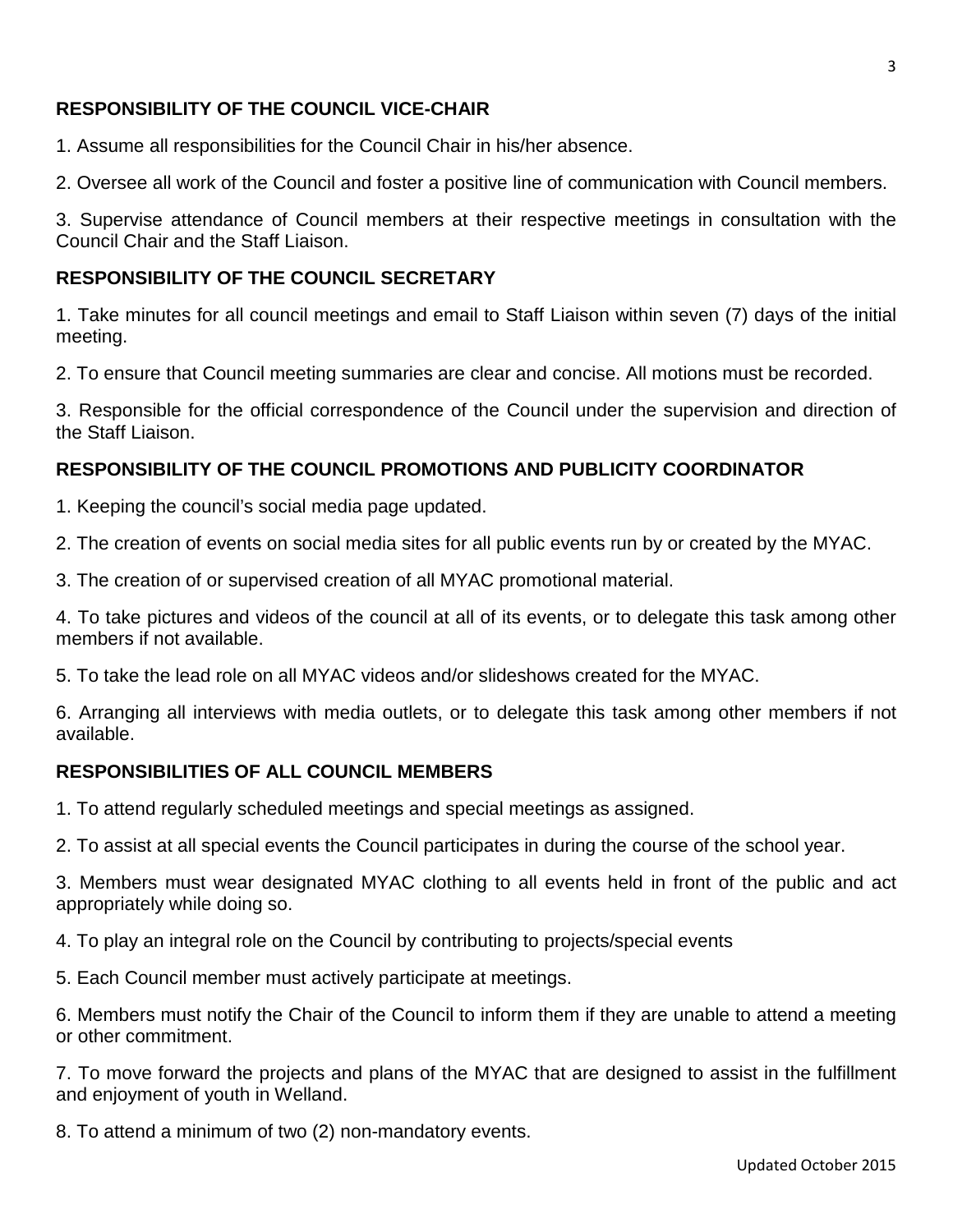#### **ADVISORY**

Youth advocacy groups in the City of Welland are permitted to appoint somebody to act as representation of their group at our meetings as a non-voting member. In addition a staff member from the Integrated Services department will liaise with the council, also as a non-voting member. The Mayor will be an ex-officio member of the Council. Other interested members of the community may also be invited to participate as non-voting members.

#### **APPOINTMENT OF SUB-COMMITTEES**

Sub-committees for special events/projects may be created when necessary and Chairs of these committees will be appointed.

#### **PROCEDURES AND PROTOCOL**

#### **Decision Making**

The Council will approve by motion those matters it wishes to advise City Council of. A resolution of the Council will be adopted on a motion, carried by a simple majority vote. A quorum will be required. A quorum consists of a minimum 50% + 1 of the voting members of the Council.

#### **ATTENDANCE**

Should any of the following occur you will have a meeting with the executive to discuss your attendance:

- 1. Missing part or all of two (2) meetings.
- 2. Missing one (1) mandatory event.
- 3. Missing two (2) non-mandatory events that you signed up for, unless you find a replacement.
- 4. Missing a combination of any three (3) commitments.

#### **General Striking Procedure**

1. If you acquire another strike after your meeting with the executive your membership will be terminated.

2. If you cannot make it to any MYAC commitment you are required to inform the Chair (email preferred) 48 hours before the event or meeting. This could prevent you from receiving strikes if the reasoning is understandable (For example; family emergency, sickness, etc.)

3. If you do miss an event and did not give the 48 hours notice, you will be given an additional 48 hours to inform the Chair (email preferred) why you were not at the event or meeting, once again if your reasoning is understandable, you will not receive a strike.

4. If you do receive a strike for an event or meeting you will be notified in writing.